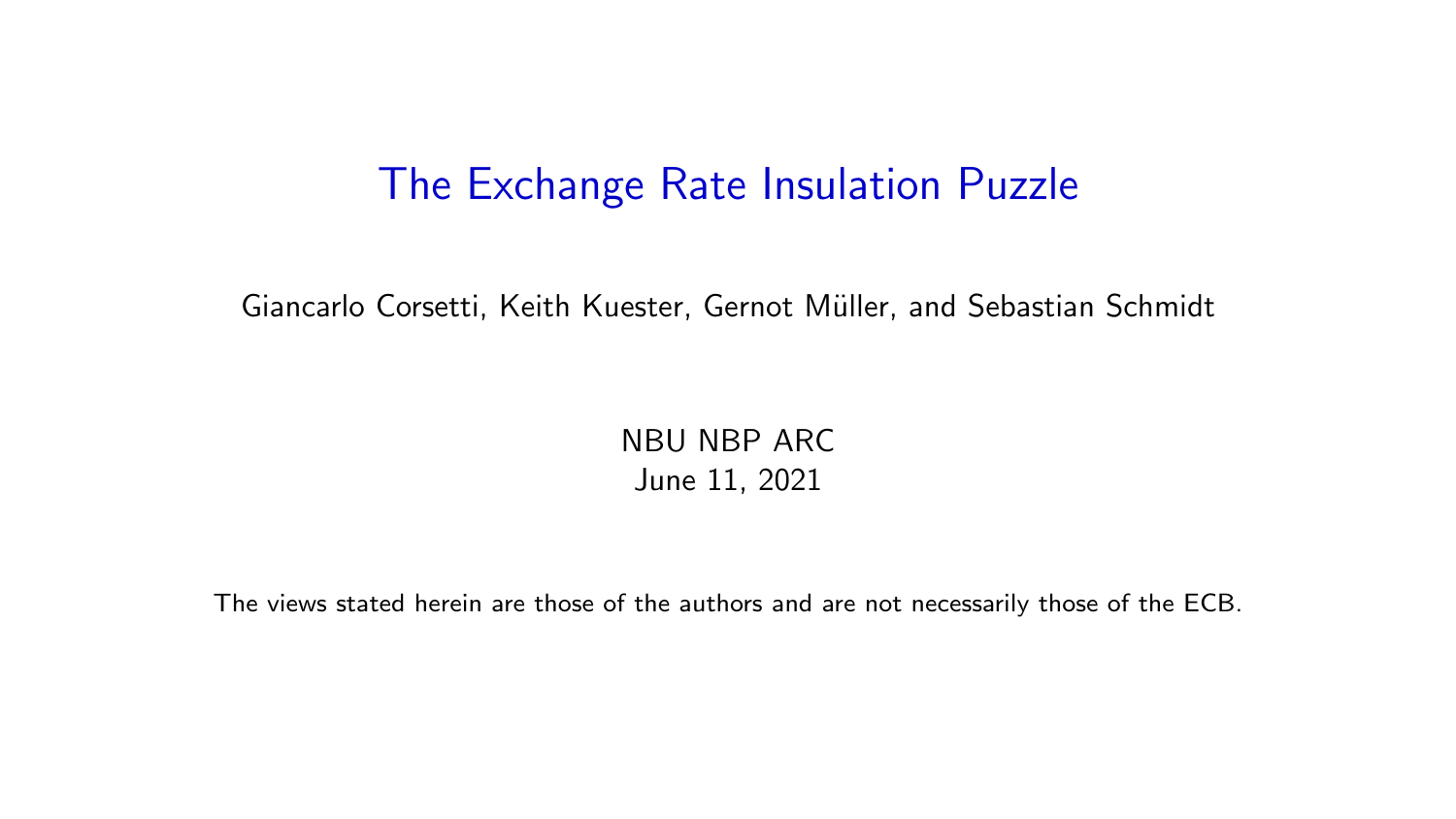# <span id="page-1-0"></span>How much insulation can flexible exchange rates provide?

Answer of first-order importance

- $\blacktriangleright$  Modeling
- $\blacktriangleright$  Policymaking
- $\triangleright$  Costs of currency unions

Classical view

 $\blacktriangleright$  Automatic shock absorber that softens impact of external shocks

This paper

- $\blacktriangleright$  Provide novel empirical evidence: no insulation
- $\blacktriangleright$  Model-based interpretation: reflects policy choice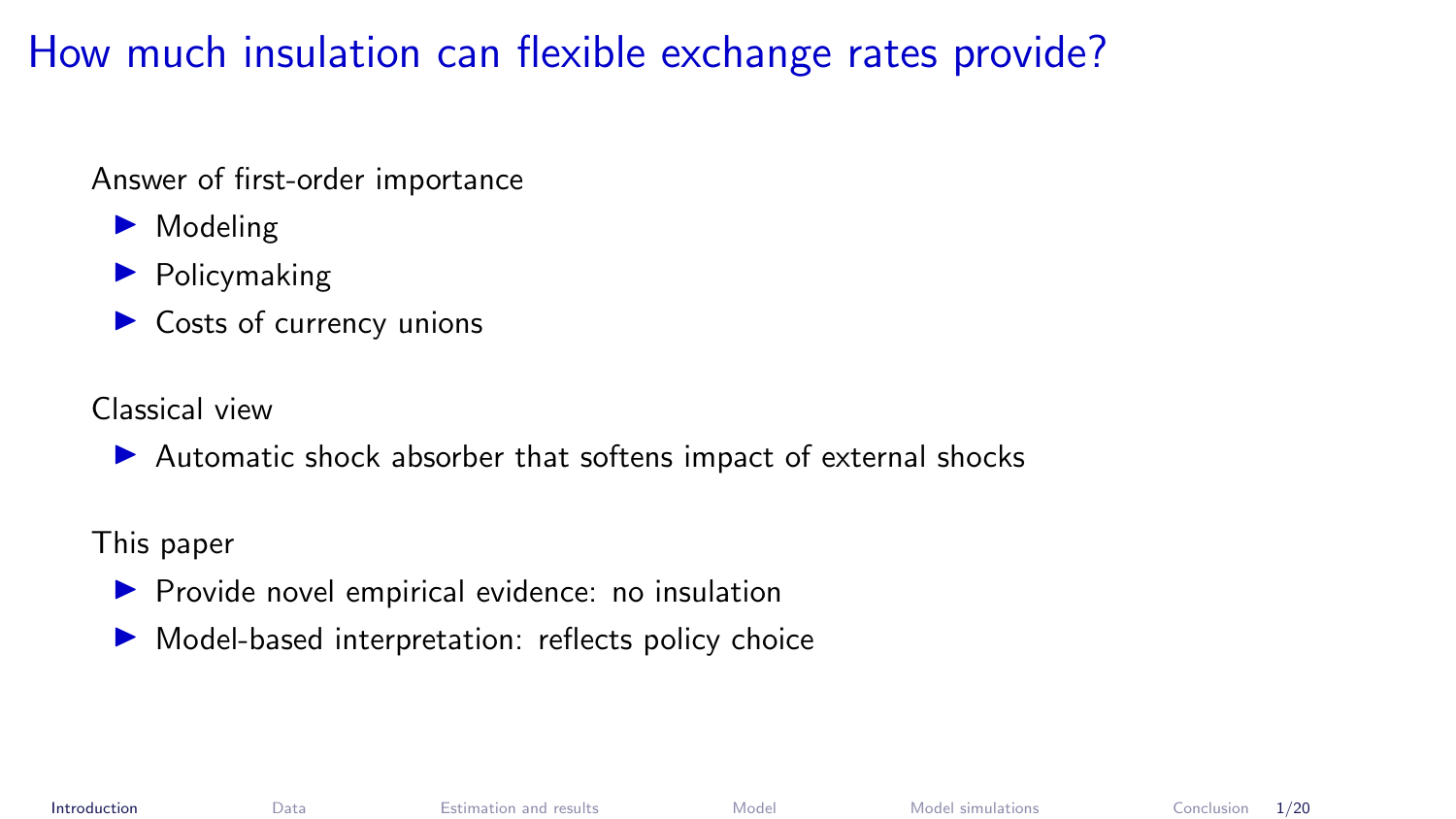#### Skepticism about the virtue of exchange-rate flexibility abounds

Unconditional evidence (Baxter Stockman 1989, Itskhoki Mukhin 2020)

- $\triangleright$  Business cycles of peggers and floaters look similar
- $\triangleright$  Even though the nominal exchange rate is much more volatile for floaters

|             | Peg           |                     |               | Float               |  |
|-------------|---------------|---------------------|---------------|---------------------|--|
|             | $\sigma(x_i)$ | $\rho(x_i, x_{EA})$ | $\sigma(x_i)$ | $\rho(x_i, x_{EA})$ |  |
| <b>FX</b>   | 4.18          |                     | 13.02         |                     |  |
| IP          | 6.97          | 0.55                | 6.18          | 0.57                |  |
| <b>HICP</b> | 2.32          | 0.52                | 3.48          | 0.31                |  |
| PPI         | 4.04          | 0.68                | 4.99          | 0.44                |  |

This paper

 $\triangleright$  Look at conditional correlations following specific external shocks (monetary, credit)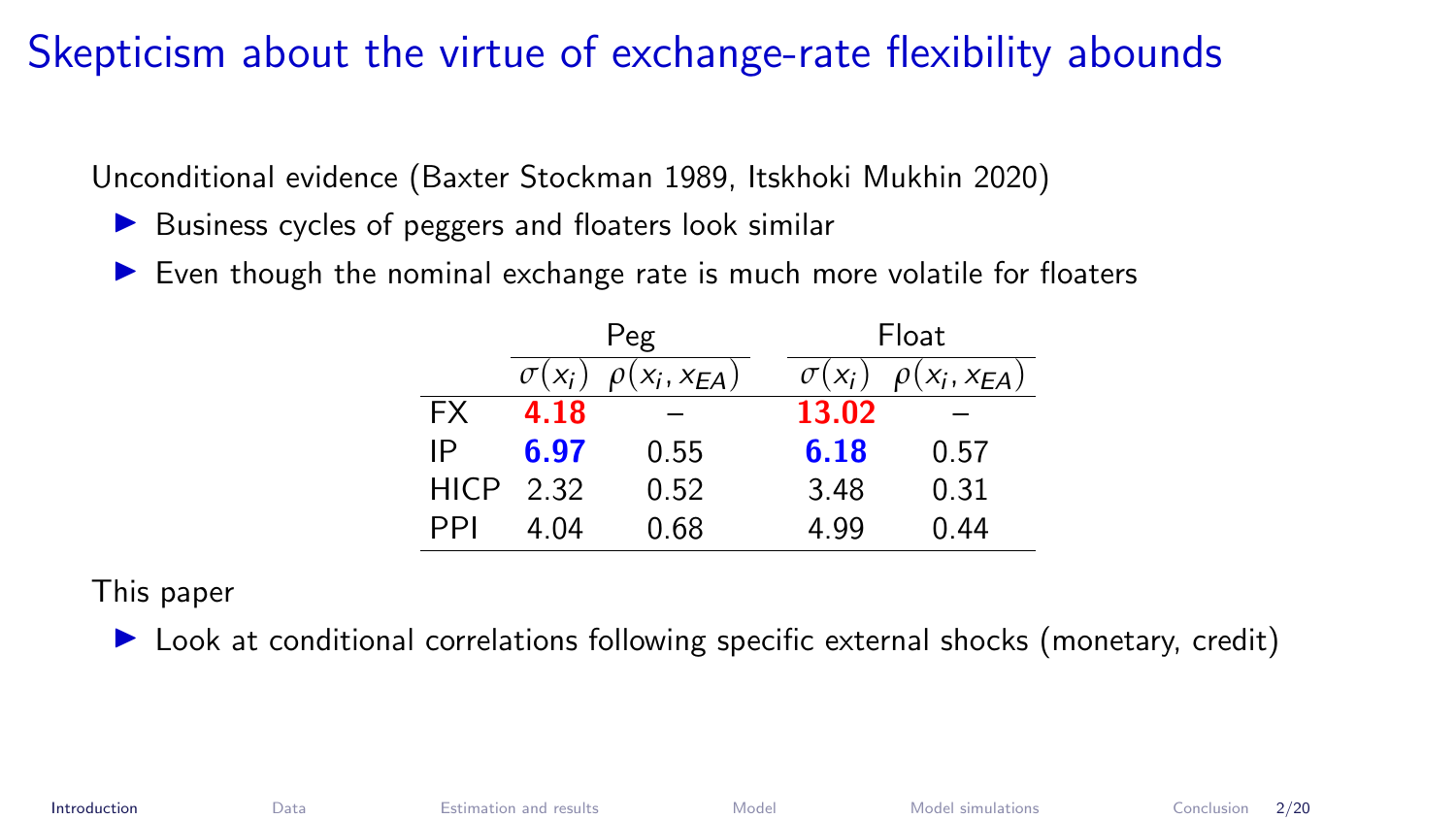### Skepticism about the virtue of exchange-rate flexibility abounds

US-dominated global financial cycle (Rey 2013, Miranda-Agrippino Rey 2020)

- $\triangleright$  Associated capital flows create a "dilemma" for domestic monetary authorities
- $\triangleright$  Independent monetary policies possible only if capital account is managed

This paper

- ▶ Focus on euro area as source of shocks 1999–2018
- **In Spillovers on geopolitical neighbors: heterogeneity with respect to exchange-rate regime** (otherwise fairly homogenous)
- $\triangleright$  But: even in this sample, response of real activity and inflation to external shocks is rather similar for countries that peg or float vis-à-vis the euro ("exchange rate insulation puzzle")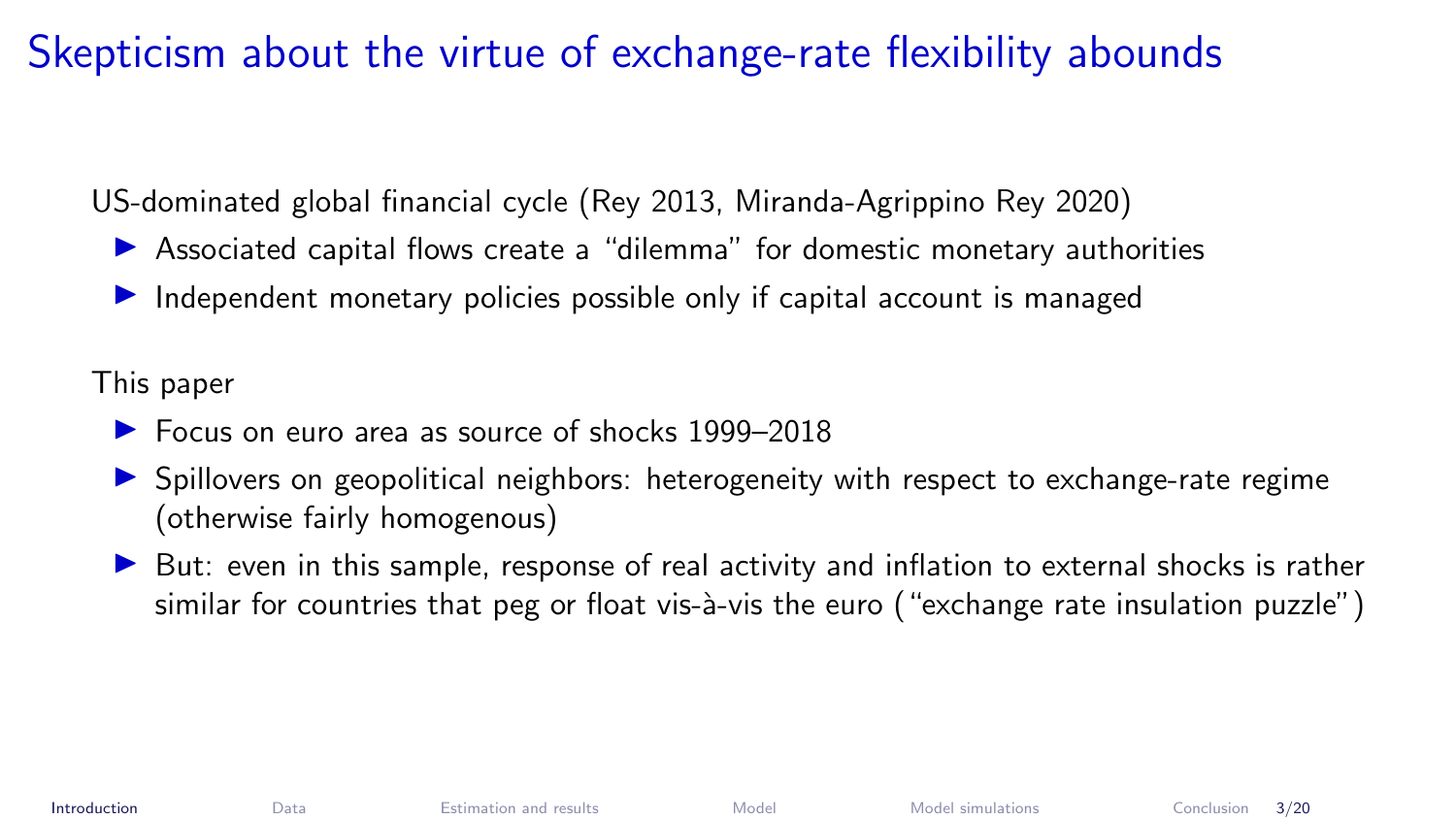# Skepticism about the virtue of exchange-rate flexibility abounds

Limited expenditure switching

- ▶ Pricing to market reduces exchange rate pass through (Devereux Engel 2003)
- Dominant currency pricing (Gopinath et al. 2020)

This paper

- $\blacktriangleright$  Euro is dominant currency in our sample
- $\triangleright$  But: while flexible exchange rates do not actually provide insulation, they can in principle
- $\triangleright$  Model-based analysis of policy trade offs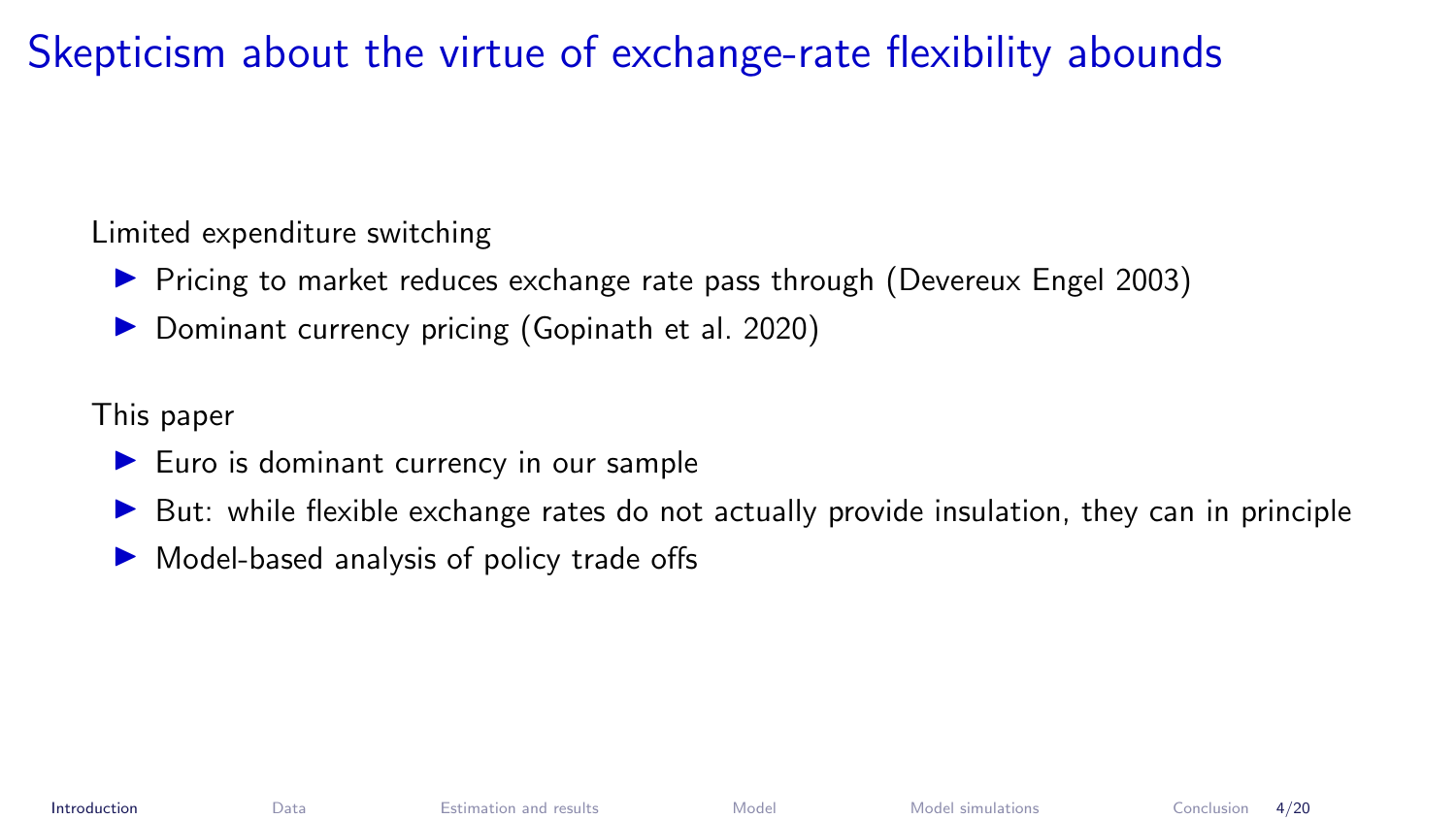#### Related literature

Classical view

■ Meade (1951), Friedman (1953), Mundell (1962), Fleming (1962), Eichengreen/Sachs (1985) . . . Schmitt-Grohé Uribe (2016).

#### Skepticism about exchange rate flexibility

▶ Rev (2013), Devereux/Engel (2003), Gopinath et al. (2020), Obstfeld (2020)

Exchange-rate regime and economic performance

- ▶ Classic studies: Bayoumi/Eichengreen (1994), Baxter/Stockman (1989), Levy-Yeyati/ Sturzenegger (2003), Broda (2004)
- More recently: Aizenmann et al (2016), Obstfeld et al (2019), Rose/Spiegel (2011), Cerutti et al (2019), Itskhoki/Mukhin (2020)

Monetary autonomy and policy framework

- <sup>I</sup> FoF: Calvo Reinhart (2002), di Giovanni Shambaugh (2008), Klein Shambaugh (2015)
- $\blacktriangleright$  Trilemma: Shambaugh (2004), Obstfeld et al (2005), Goldberg (2013), Edwards (2015)
- ▶ Optimal policy: Senay/Sutherland (2015), Mukhin (2018), Egorov/Mukhin (2020), Corsetti et al (2020)
- ▶ Plurality of instruments: Adrian et al (2020), Basu et al. (2020).

#### International transmission of monetary shocks

- ► Fed (global financial cycle): Bluedorn Bowlder (2010), Miranda-Agrippino Rey (2020), Rey (2013), Bräuning Ivashina (2019), lacovello Navarro (2019), Jordà et al (2019)
- $\blacktriangleright$  ECB shocks: Jarocinski (2020).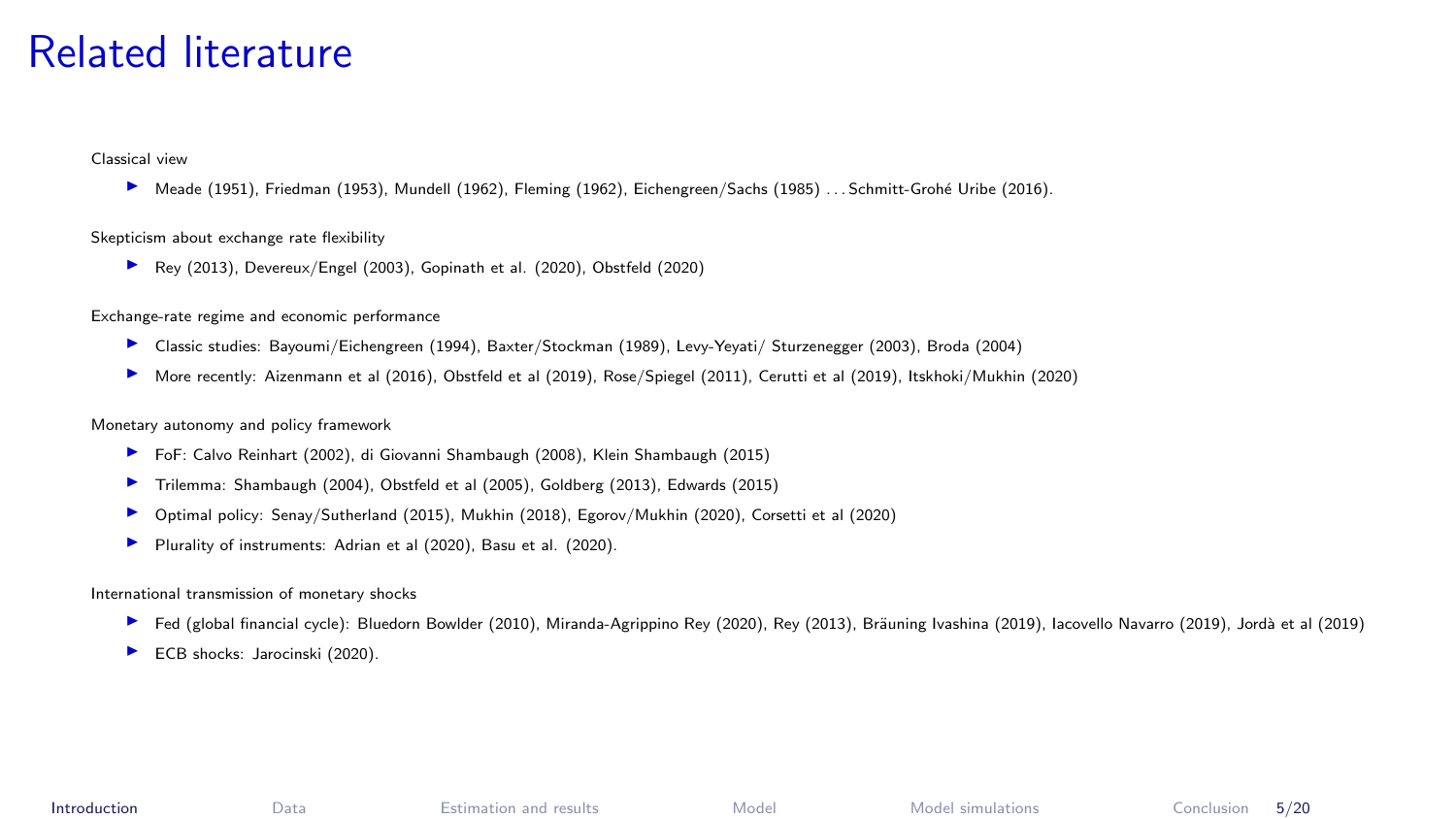#### <span id="page-6-0"></span>Euro-area shocks and fx-rate regime of its neighbors

Data set w/ monthly observations for period 1999 to 2018

- Euro area  $(EA 11)$  as the source of shocks
- 20 neighbor countries with different exchange rate policy via-à-vis euro: EU27 net of EA11, plus UK, plus EFTA3: Iceland, Norway, Switzerland
- $\triangleright$  baseline: monetary shocks (Jarociński Karadi, 2020)

Exchange rate regime in neighbor countries, based on Ilzetzki Reinhart Rogoff (2019)

- ▶ Floats: IRR category 9 (broad bands or managed float) through 14 (free float)
- In Category 9: Exchange rate does not fluctuate by more than two percent per month in 80 percent of the months over a five-year window. Pegs: rest (including euro membership)
- $\triangleright$  Some 1800/4800 country-month observations qualify as float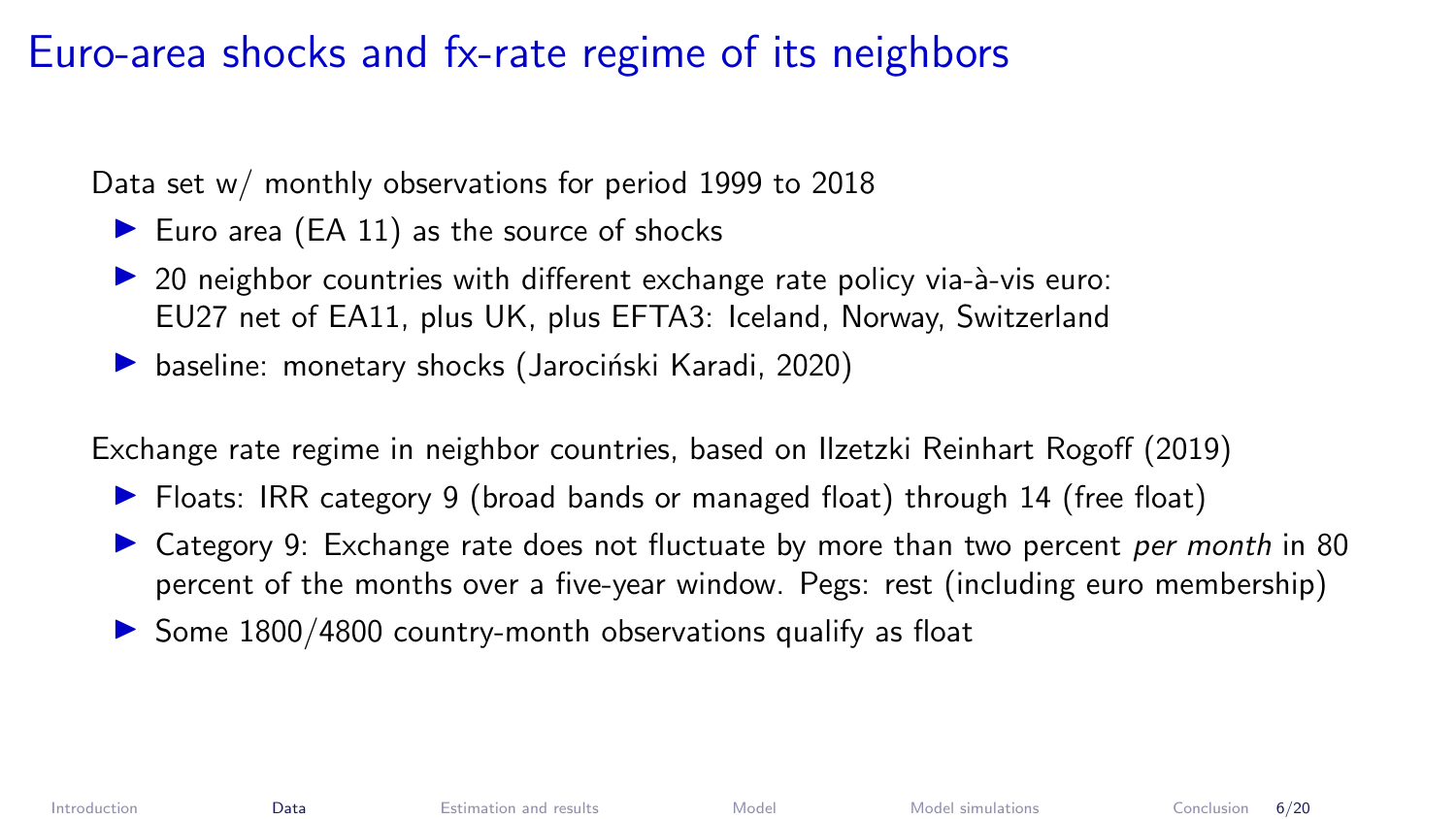### <span id="page-7-0"></span>Estimate spillovers: empirical model

Estimate local projection (Jordà 2005)

$$
\underline{x_{n,t+h}} = \alpha_{n,h} + \mathbf{z}_{n,t}' \cdot \beta_h + \underline{\gamma_h^p (1 - \mathbb{I}_{n,t-1}) \, \overline{\epsilon}_t} + \underline{\gamma_h^f \, \mathbb{I}_{n,t-1} \, \overline{\epsilon}_t} + u_{n,t+h}, \ t = 1, ..., T.
$$

- $\triangleright$  Variable of interest:  $x_{n,t+h}$ ; **I**<sub>n,t-1</sub> = 1 if float
- **Controls**  $z_{n,t}$ **:** twelve lags of dependent variable and shocks (baseline)
- $\blacktriangleright$   $\overline{\epsilon}_t$ : euro-area shock (Jarociński Karadi 2020)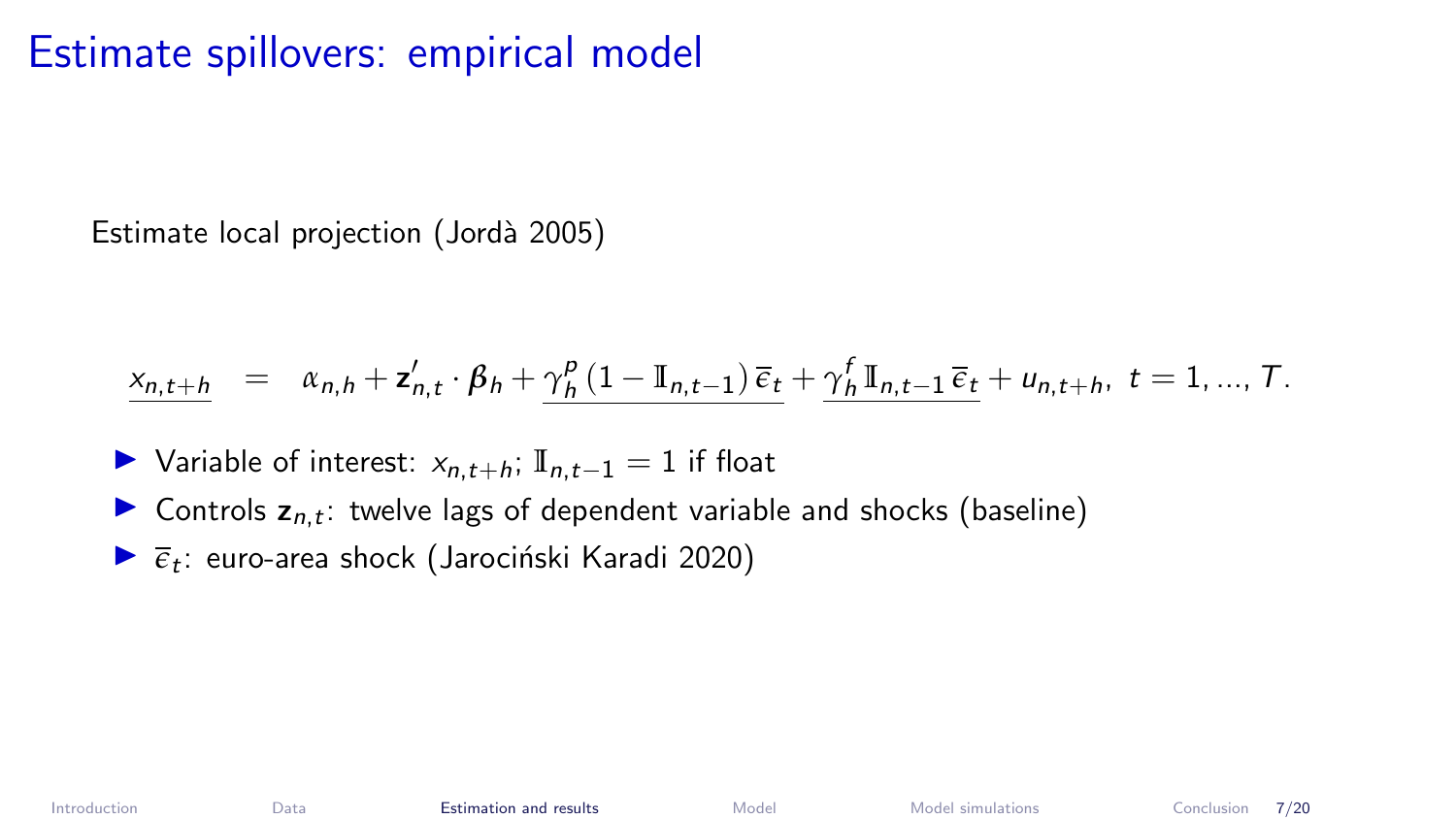#### Evidence: euro-area monetary tightening

- $\blacktriangleright$  Euro area monetary policy shocks generate large spillovers on neighbor countries
- $\blacktriangleright$  Flexible exchange rates seem to fail to provide insulation

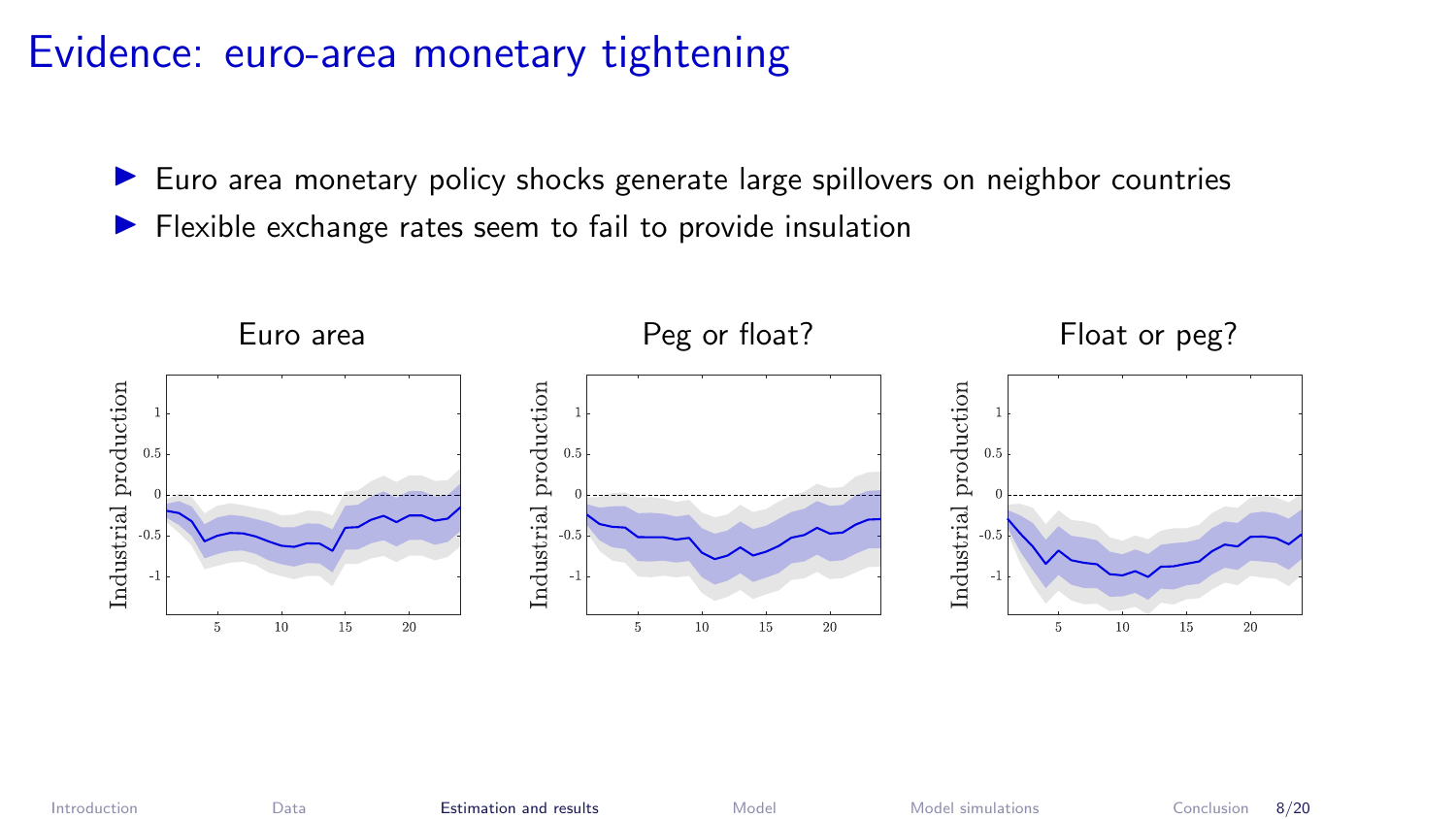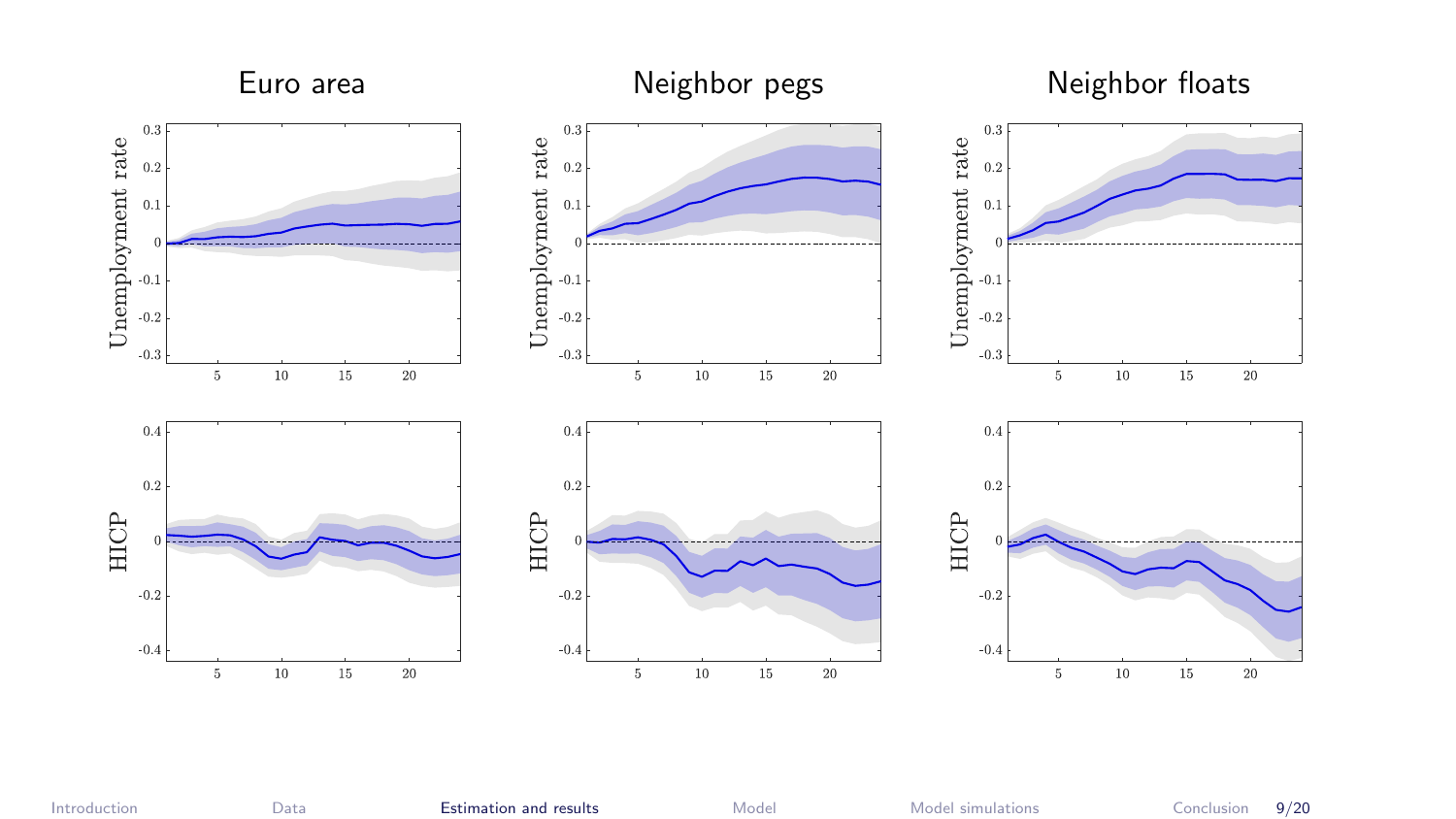#### Response to euro-area monetary policy shock cont'd

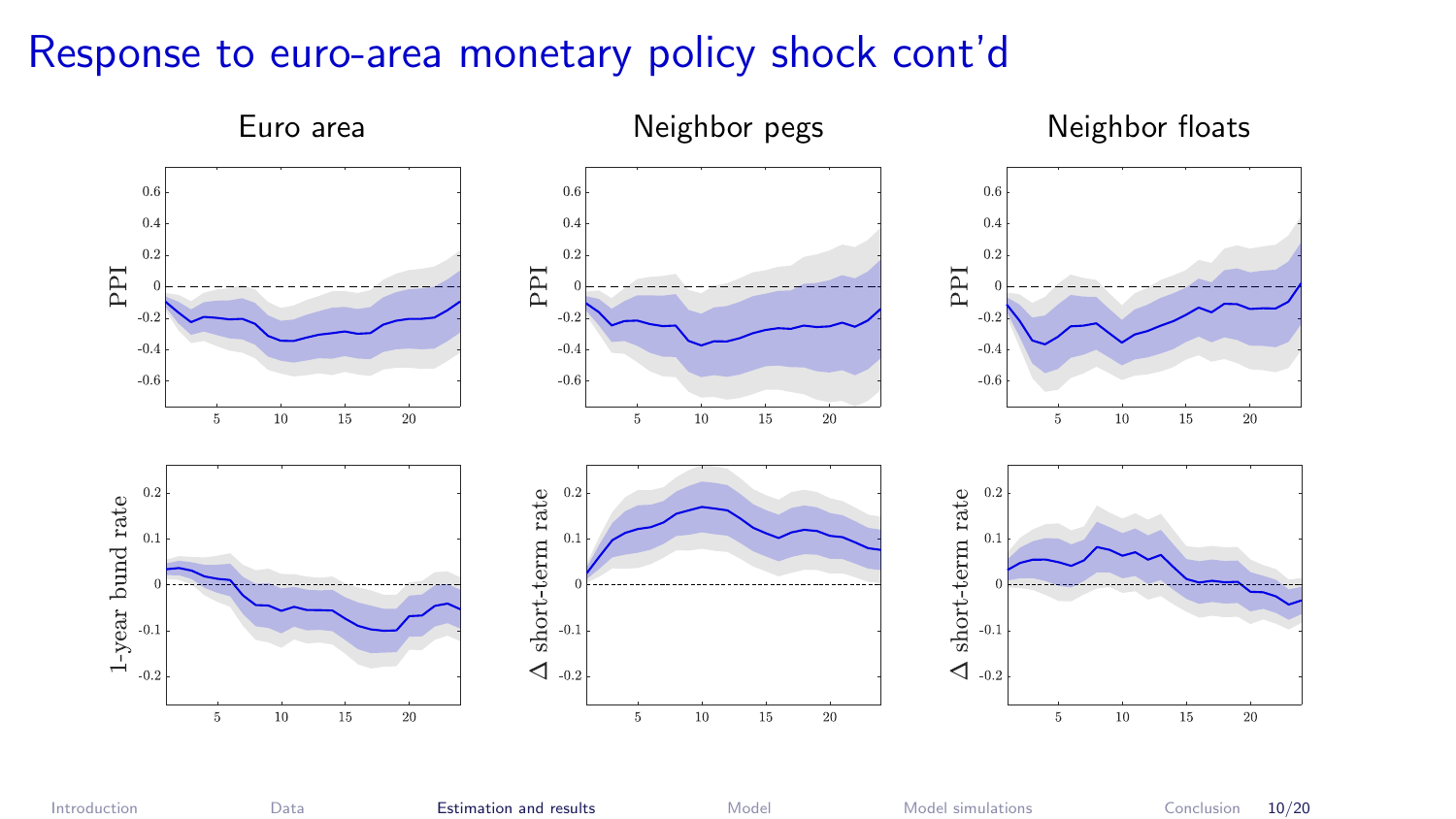#### Response to euro-area monetary policy shock cont'd



Very similar patterns for other shocks

- $\triangleright$  Central bank info shocks (Jarociński Karadi 2020)
- **In Credit shocks (Gilchrist Mojon 2018)**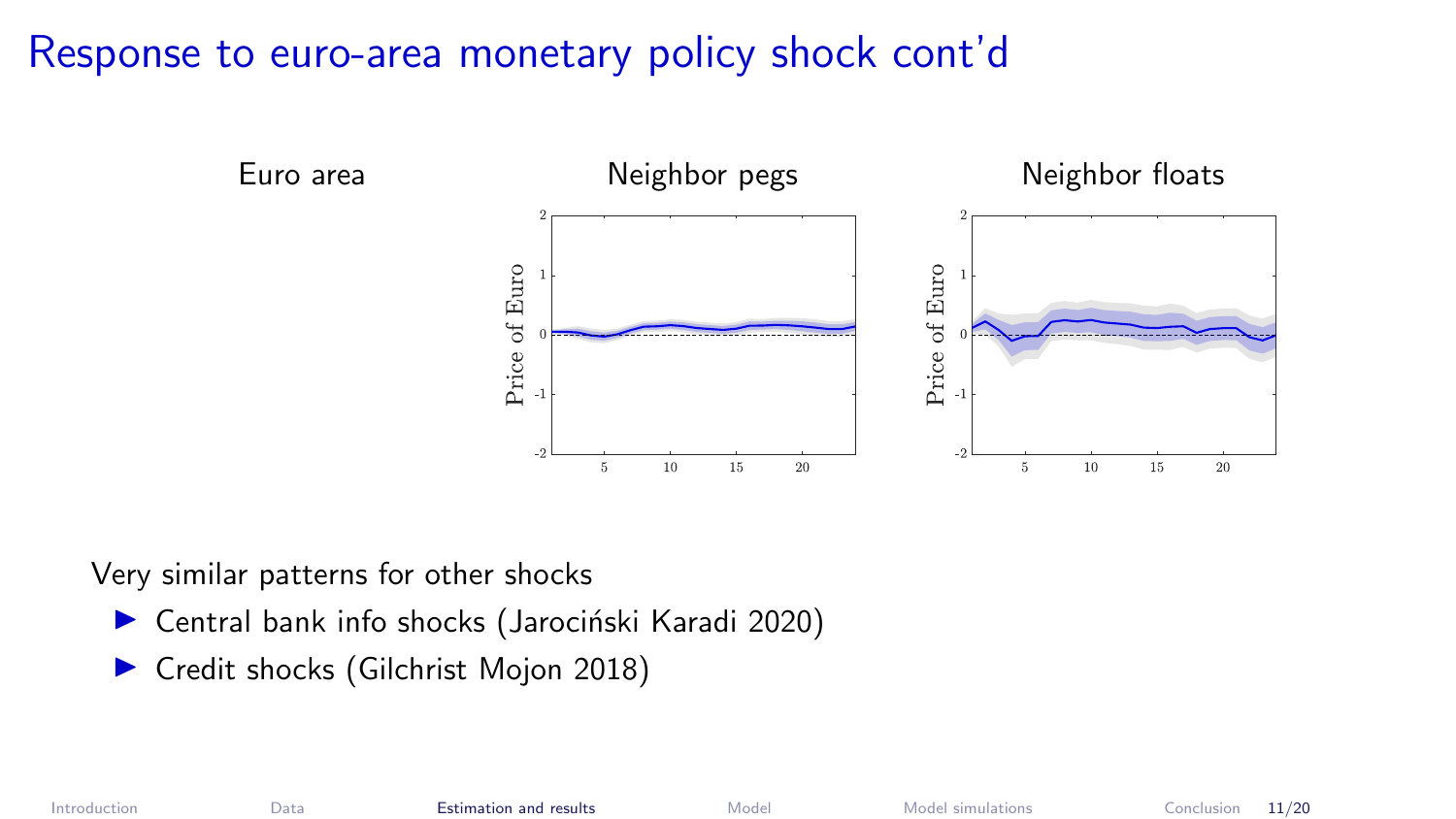# Does endogeneity of fx-regime choice explain result? Unlikely

Conjecture

- $\triangleright$  More vulnerable countries opt for float (precisely because it is as automatic absorber)
- $\blacktriangleright$  This is why we don't find insulation

But floats not any more vulnerable than pegs:

|                                            |     | Peg Float         |
|--------------------------------------------|-----|-------------------|
| Size (in percent of EA GDP)                | 0.9 | -5.0              |
| Trade openness vis-à-via EA                |     | $42.2 \quad 40.6$ |
| Capital account openness (Chinn Ito index) | 1.9 | 2.1               |
| Terms of trade volatility                  | 3 Z | 25                |

#### Various robustness checks in paper

 $\triangleright$  Classification of the exchange rate regime, country groups, crisis episodes and countries, additional controls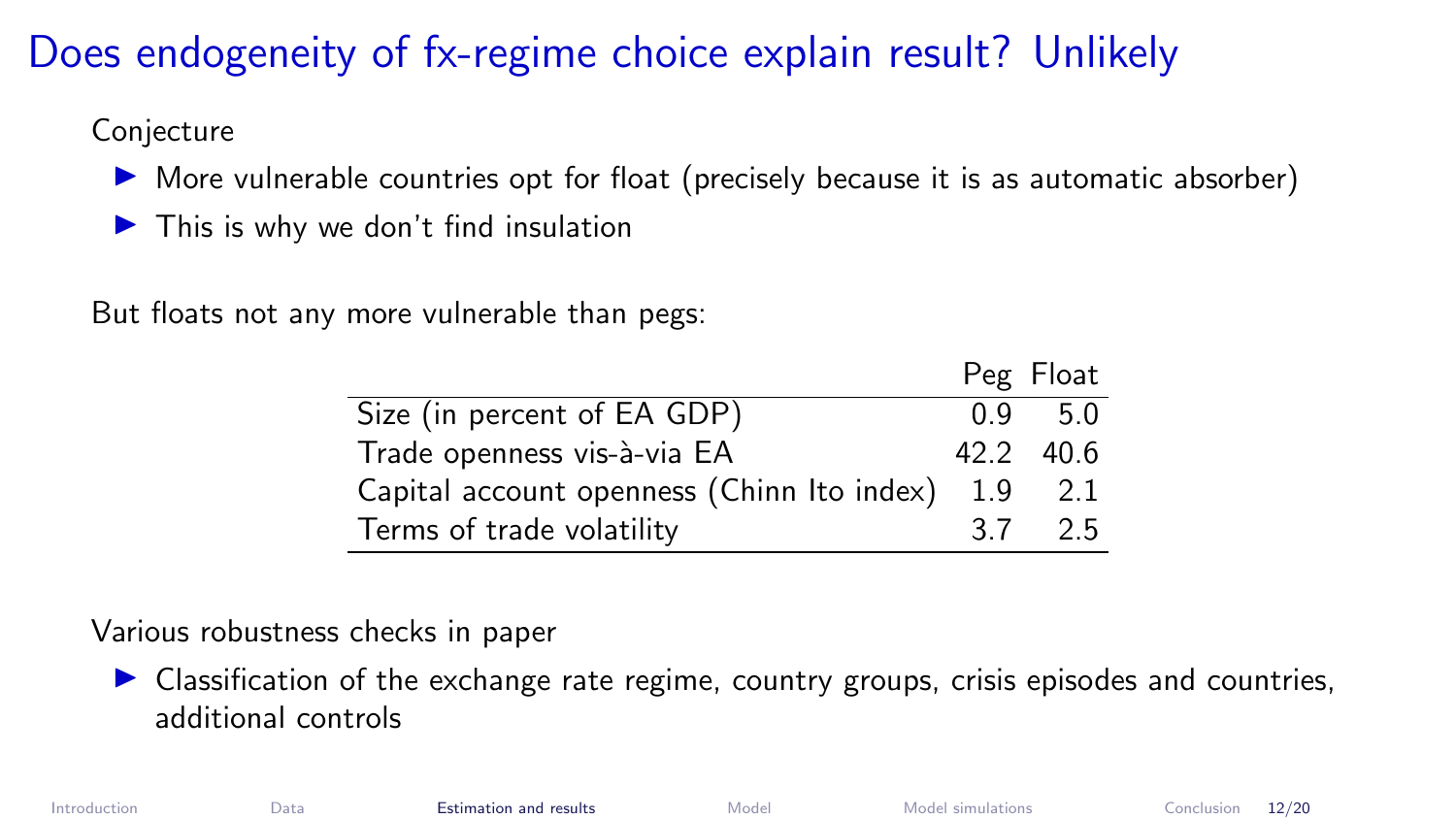# <span id="page-13-0"></span>New Keynesian two-country model

Basic structure

- $\triangleright$  Monopolistic competition and sticky prices
- $\triangleright$  Goods market incompletely integrated because of home bias
- $\triangleright$  Unrestricted cross-border trade of state-contingent securities

Two countries: Home and Foreign

- ▶ Differ in size: Foreign (euro area) large, Home small (neighbor country)
- $\blacktriangleright$  Home exports and imports priced in euro (DCP): see evidence in paper
- ▶ Monetary policy Home: exchange rate peg, inflation targeting, or targeting natural output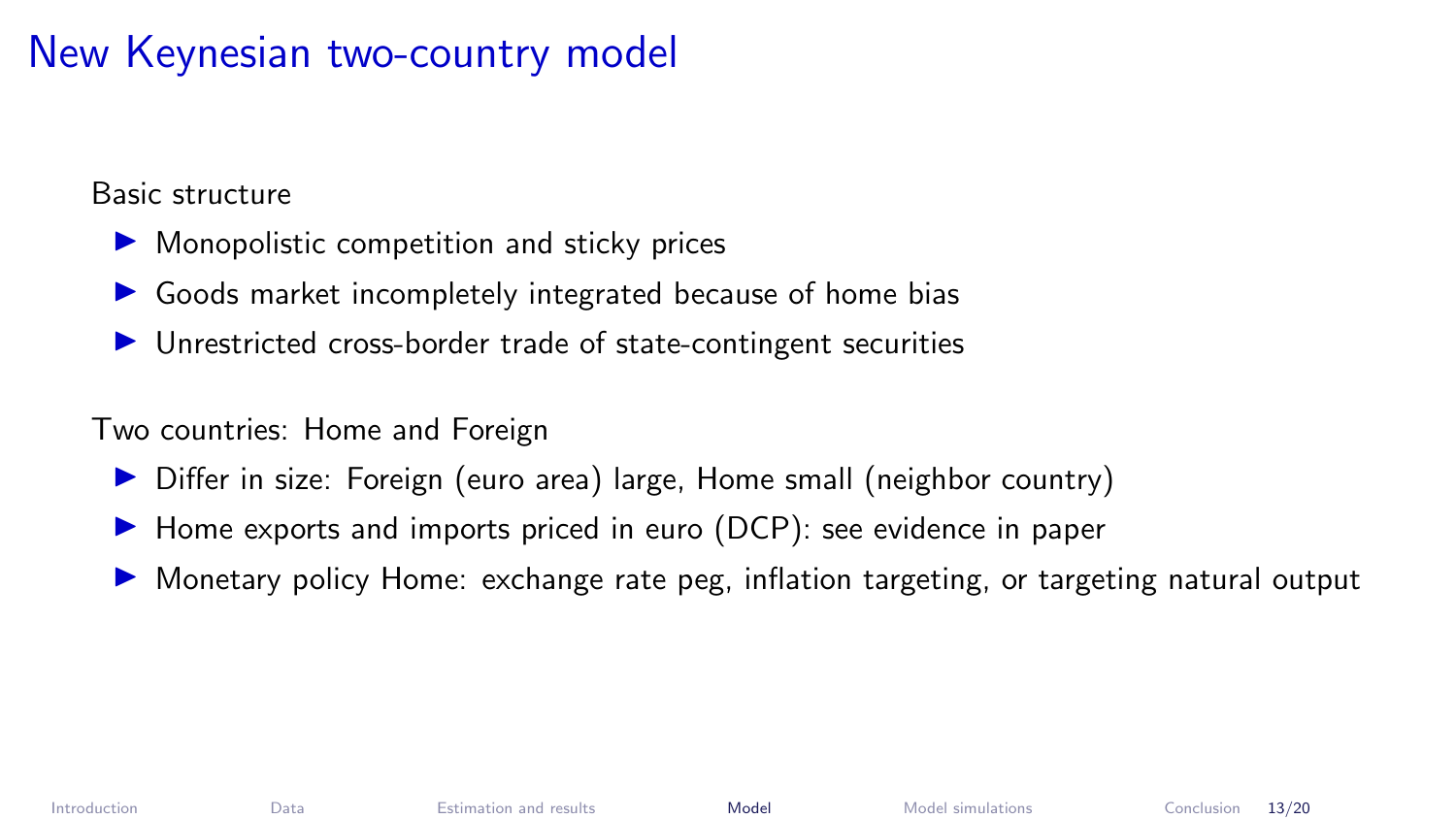# Monetary shock: Foreign (representing euro area)

Analytical results for a number of shocks in paper, for a special case

- Inearized equilibrium conditions (symmetric zero-inflation steady state)
- I Unitary trade elasticity and infinitely elastic labor supply (relaxed in numerical analysis)
- ▶ Shocks are Markov. Persist with prob *u*, else cease forever

While contractionary Foreign monetary shock lasts,

$$
y_L^* < 0. \\
\pi_L^* < 0. \\
r_L^* > 0.
$$

Exchange rate peg implies

$$
y_t = y_t^*, \pi_t = \pi_t^*, \text{ and } r_t = r_t^*
$$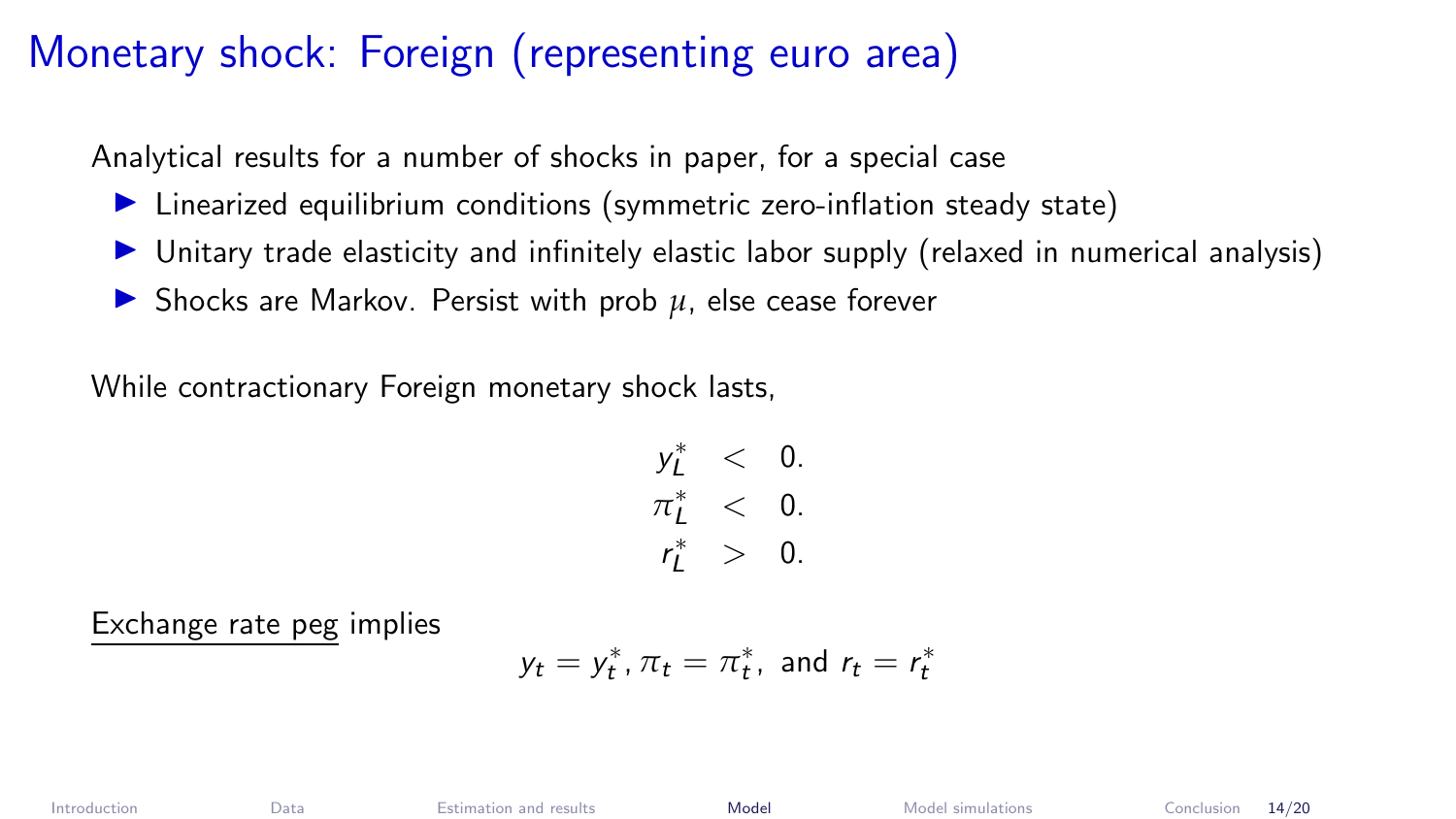#### A benchmark and a first result

Flex-price allocation

$$
s_t^n = -y_t^*
$$
 and  $y_t^n = 0$ .

 $\blacktriangleright$  Terms of trade deteriorate if external shock recessionary, absorb any effect on activity

Sticky prices, DCP: irrespective of monetary policy, actual terms of trade constant

$$
s_t=0.
$$

- $\triangleright$  Exports and imports priced in euros; terms of trade adjust sluggishly (Gopinath et al 2020)
- No monetary policy that replicates the flex-price allocation
- No divine coincidence breaks down: monetary policy faces trade-off between output and inflation stabilization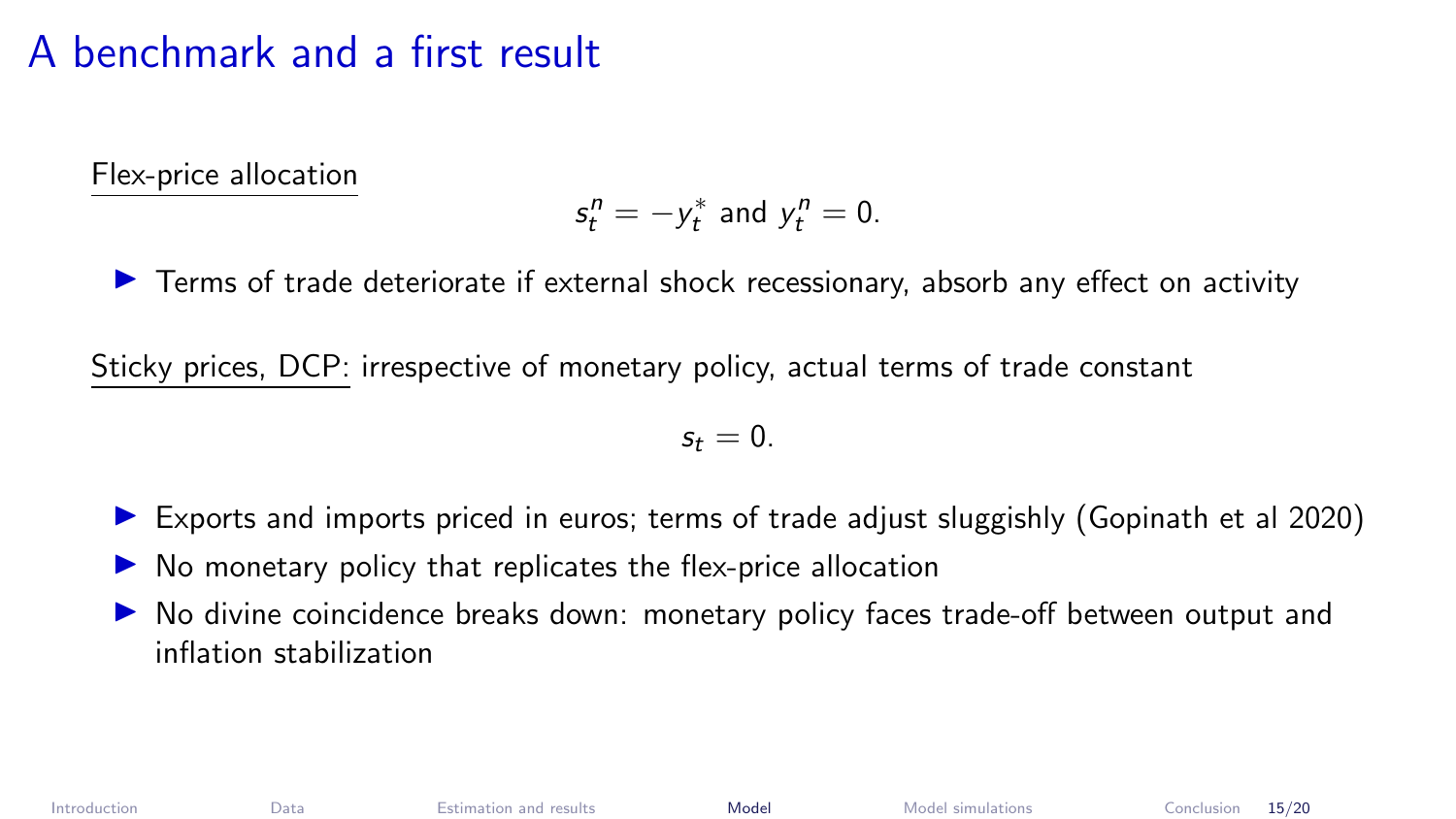# Monetary policy trade-off

Insulate output from foreign shock (Proposition 3 in paper)

- $\blacktriangleright$  Expenditure switch at Home (because exports priced in euro): reduce interest rates
- reresistent nominal depreciation:  $e_t^L > 0$
- **Persistent inflation: Producer price:**  $\pi_{H,t}^L > 0$  and consumer price:  $\pi_t^L > 0$ .

Insulate CPI-inflation  $\pi_t = 0$  (Proposition 5 in paper)

- Some *decline* of domestic producer prices:  $\pi_{H,t}^L < 0$
- Recessionary impact/ spillovers:  $0 > y_t^L \ge y_L^*$
- Exchange rate depreciates still:  $e_t^L > 0$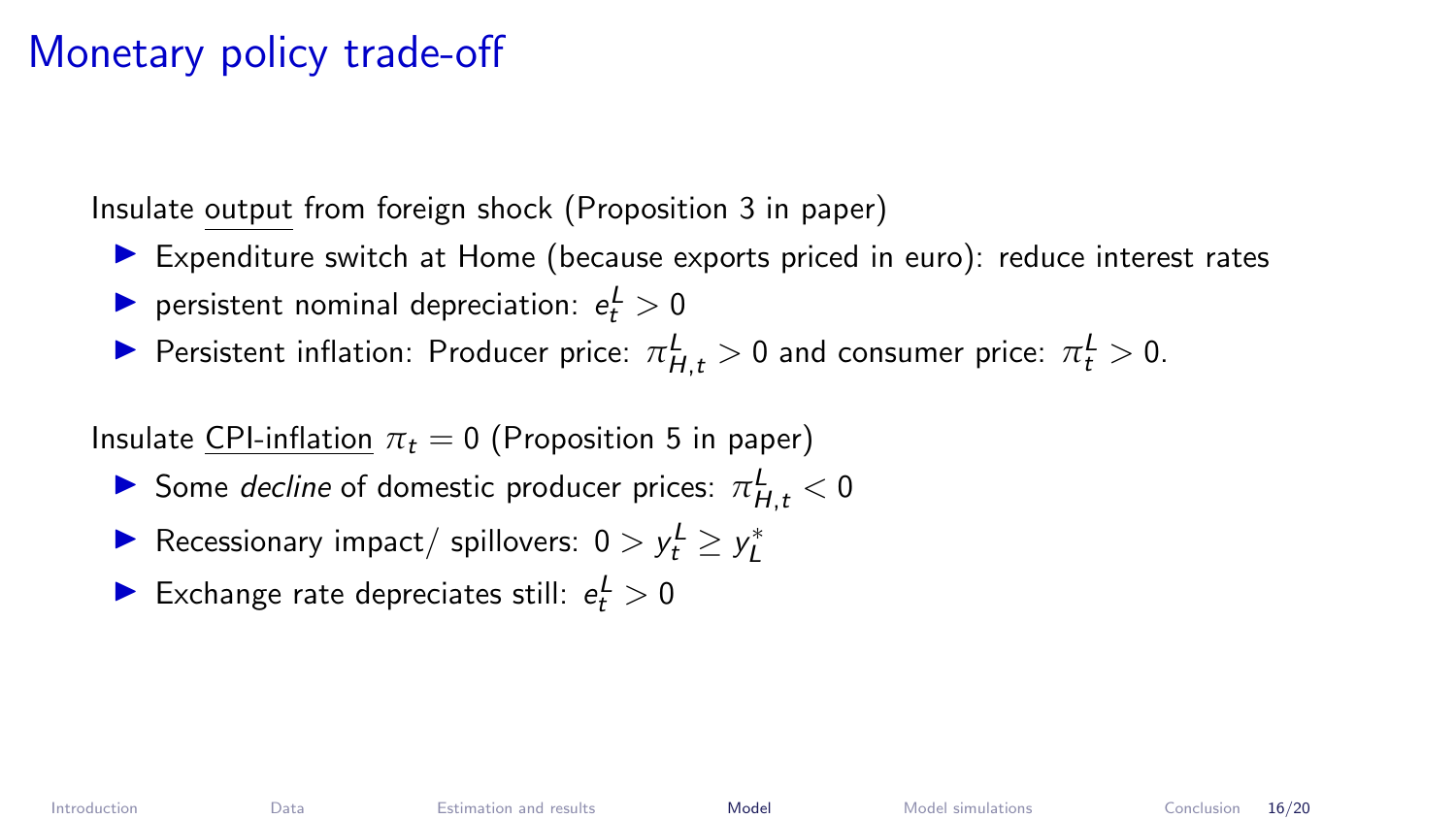#### <span id="page-17-0"></span>Calibration and simulation

- $\triangleright$  Relax some simplifying assumptions:  $AR(1)$  shock, non-unitary trade elasticity, labor supply not infinitely elastic, roundabout production with imported inputs
- **In Foreign monetary policy follows conventional Taylor-type interest rate rule**
- $\triangleright$  Where possible, parameterization follows Gopinath et al (2020)

|            | Parameters Description                                | Values        |
|------------|-------------------------------------------------------|---------------|
| ß          | Discount factor                                       | 0.995         |
| $\varphi$  | Inverse of labor supply elasticity                    | 0.4           |
| $\epsilon$ | Elasticity of substitution between intermediate goods | 10            |
| п          | Trade elasticity                                      | $\mathcal{P}$ |
| $\upsilon$ | Share of imported goods                               | 0.3           |
| α          | Share of intermediate inputs in production            | 2/3           |
| $\omega$   | Price adjustment costs                                | 300           |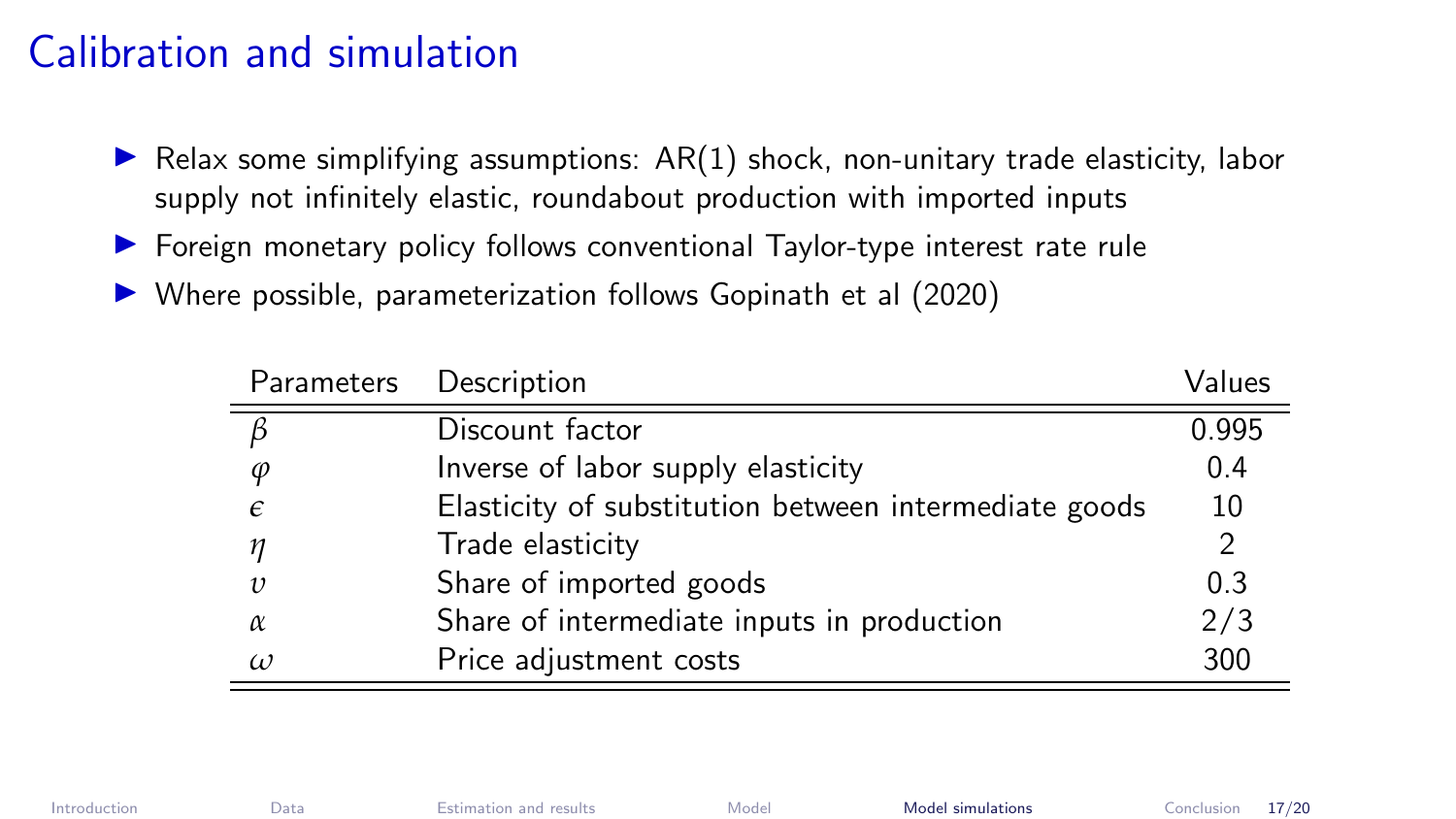# Adjustment to Foreign monetary policy shock

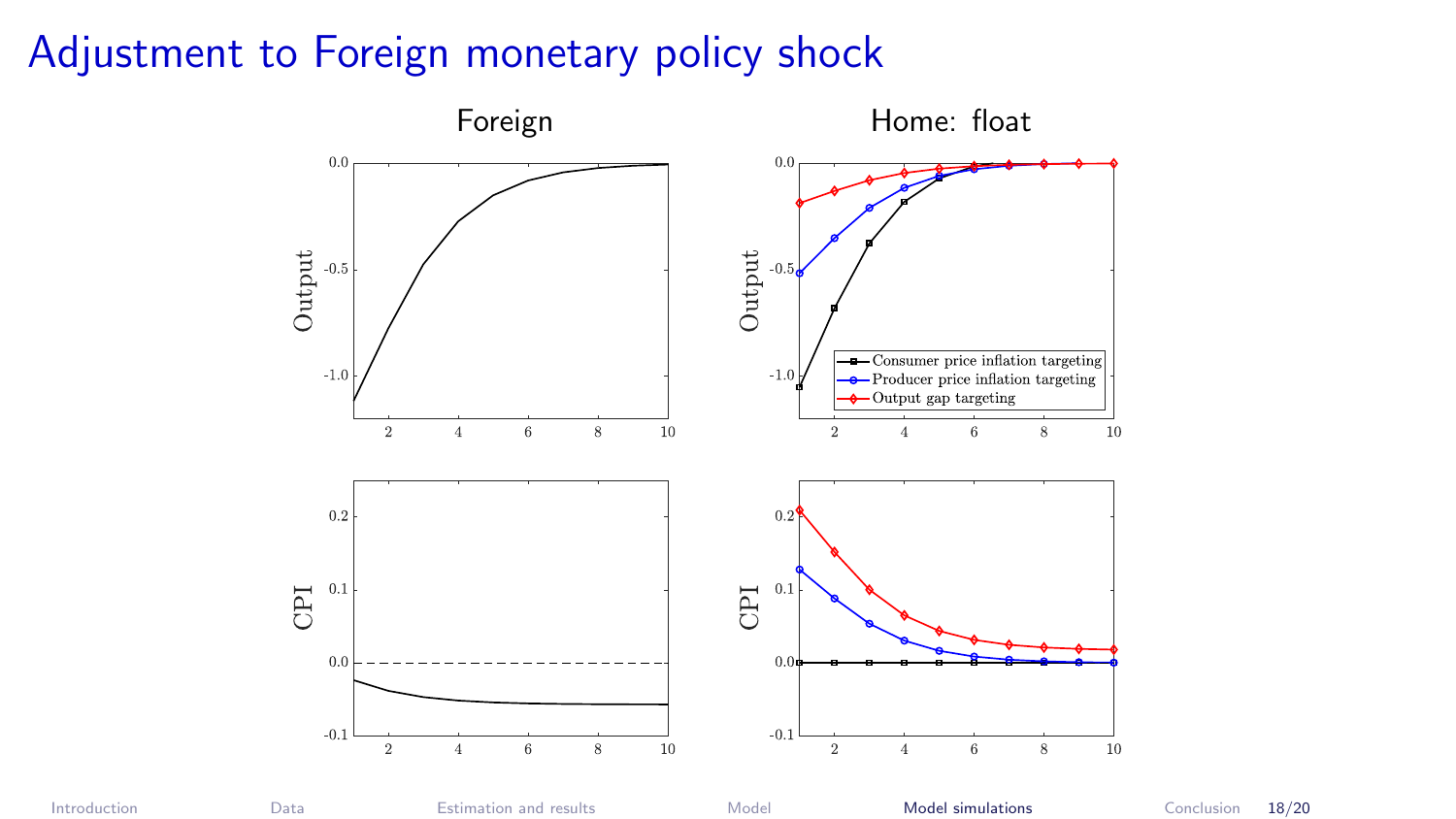## Adjustment to Foreign monetary policy shock cont'd